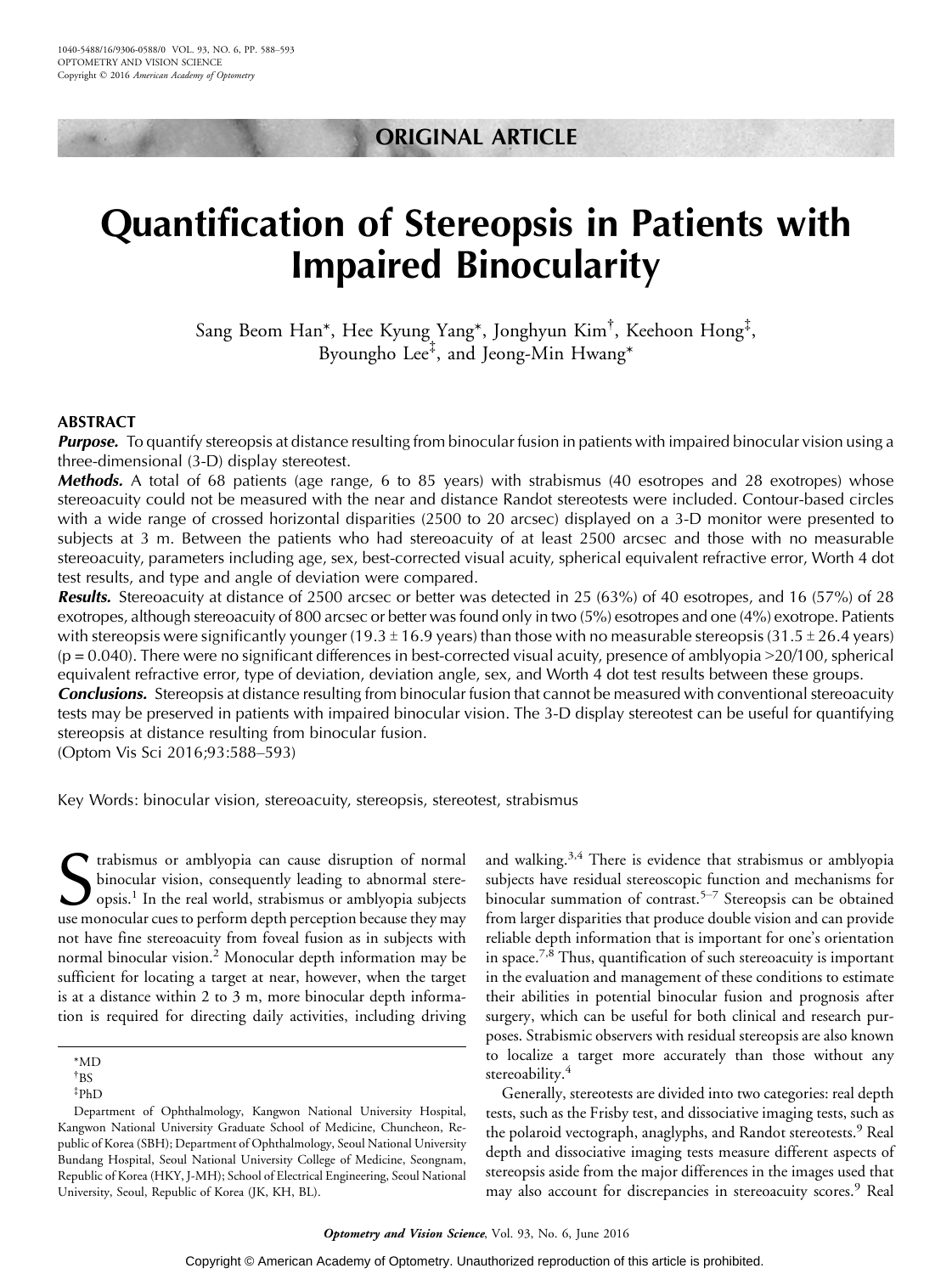depth stereoacuity tests can measure the subject's capacity to perceive depth in the real world. Meanwhile, dissociative imaging stereotests can measure the subject's capacity to perceive depth from two stereo images. Rigorous binocular convergence/divergence for fusion is critical to perform the real depth test, whereas this is not always necessary to obtain a depth sensation from a stereotest with dissociated images.<sup>9</sup> For a strabismic subject, a dissociative test can present each image of the stereotest in alignment with the main visual direction of each eye. Therefore, a dissociative test may be useful to determine the presence or absence of stereopsis as well as quantitative changes in strabismic patients, when a large enough range of disparity is used.

Among the various stereoacuity tests performed to measure stereoacuity, the Lang Stereotest I (LangI) and Lang Stereotest II (LangII) can measure large disparity levels of 400, 550, 600, and 1200 arcsec at near.<sup>10</sup> These tests use a combination of the random dot technique with cylindrical gratings to provide separate images without using polaroid spectacles. However, the Lang Stereotests are subject to monocular cues such as motion parallax and the image should be viewed at a fixed distance from the eye of 40 cm and exactly in the frontoparallel plane to ensure that correct images are visible in each eye. This limits its use for testing at variable distances.<sup>10</sup> The Lang Stereotests also require a rigorous binocular convergence/divergence for fusion in strabismic patients. Polaroid vectograph stereoacuity tests using spectacles are preferred to overcome this limitation with motion cues. However, currently available polaroid vectograph stereoacuity tests performed at near such as the Titmus stereotest and Randot circles stereoacuity tests can only measure fine stereoacuity from 800 to 20 arcsec. The Stereo Fly can assess the presence of stereoacuity at the level of 3000 arcsec, but cannot determine the precise level of stereoacuity threshold.

Regarding stereoacuity tests performed at distance, there have been a number of studies that have evaluated distance stereopsis in both normal and abnormal vision using other systems. The Frisby-Davis distance stereotest (FD2) (Frisby Stereotest, Sheffield, United Kingdom) is a real-depth test that can be performed without dissociation of the eyes at a distance of 3 to 6 m, generating disparities from 200 to 5 arcsec.<sup>11-13</sup> However, real-depth tests are quite subject to monocular cues.<sup>11</sup> Dissociative tests that can reduce monocular cues include the Mentor B-VAT II-SG video acuity tester (Mentor O & O, Norwell, MA), which allows measurement at levels of 15 to 240 arcsec at a distance of 3 to 6 m,  $^{13}$  and the Distance Randot stereotest (Stereo Optical Co., Inc., Chicago, IL) using random dots measured at a distance of 3 m and testing disparities from 200 to 60 arcsec. However, all of these tests cannot determine the level of stereoacuity that is larger than 240 arcsec. In a previous study, we developed a new stereotest using a threedimensional (3-D) display and showed its efficacy in measuring stereoacuity at distance.<sup>14</sup> The new 3-D stereotest improved the precision of measurement by increasing the numbers of predefined intervals and has a potential to test stereoacuity thresholds of up to 5000 arcsec, which enables quantification of stereoacuity in patients with low levels of stereopsis. Strabismic subjects may retain sensitivity to large disparities despite the misalignment of the eyes and lack of divergence/convergence and by presenting a stereotest with wide disparity levels would enable the measurement of such kind of stereopsis.

In the present study, we tested the previously developed 3-D display stereotest in strabismic patients with impaired stereo vision not measureable with the conventional random dot-based stereotests. We quantified the level of stereoacuity threshold at distance and compared the clinical characteristics of those who had stereoacuity of at least 2500 arcsec and those without measurable stereoacuity.

# METHODS

# Ethics Statement

This study was conducted in compliance with the Declaration of Helsinki and was approved by the institutional review board of Seoul National University Bundang Hospital. Written informed consent was obtained from the adult participants and from the parents or guardians of children.

#### **Participants**

This study included 68 consecutive patients (male-to-female ratio, 38:30) who visited Seoul National University Bundang Hospital between March 2010 and February 2012. Patients with constant or intermittent horizontal deviation (esotropia or exotropia) at distance and near who failed to answer correctly to any of the dots or animals of the Randot stereotest (Stereo Optical Co., Inc.) and the Distance Randot stereotest (version 2; Stereo Optical Co., Inc.) were included. The mean age of the study participants was  $23.5 \pm 21.3$  years (range, 6 to 85 years). The exclusion criteria were as follows: (1) best-corrected visual acuity (BCVA) of worse than 20/100 in either eye measured with a Snellen chart to exclude severe amblyopia, (2) subjects with vertical deviation (hypotropia or hypertropia) or dissociated vertical deviation with alternate prism cover tests, (3) history of intraocular surgery or strabismus surgery.

All subjects underwent evaluation including BCVA of each eye with the Snellen chart monocularly, cycloplegic refraction, alternate prism cover test with fixation targets at 0.33 and 6 m, the random dot-based Randot stereotest (Stereo Optical Co., Inc.) at 0.4 m and the Distance Randot stereotest (Stereo Optical Co., Inc.) at 3 m, Worth 4 dot (W4D) test at 0.33 and 3 m, and the 3-D stereotest at 3 m. During the Randot and 3-D stereotests, the room illumination was maintained as 250 to 300 lux, measured in front of the eye level of the subject by an illuminance meter (T-10; Konica Minolta, Tokyo, Japan).

#### 3-D Display Stereotest

The distance 3-D stereoacuity test was performed at 3 m as previously described.<sup>14</sup> Briefly, the stereoscopic stimulus was presented on a 1.17-m (46-in) polarized stereoscopic 3-D monitor (G460X; Pavonine Co., Inc., Incheon, Korea) with the background luminance of 250 cd/m<sup>2</sup> (785 lux), resolution of 1920 by 1080 pixels, and Weber contrast ratio of 1800:1. Two images were displayed on the same monitor through different polarizing filters, and the subject wore glasses that also contained a pair of different polarizing filters. Each pair of filters allows light with the same polarization state to penetrate, and it blocks light with an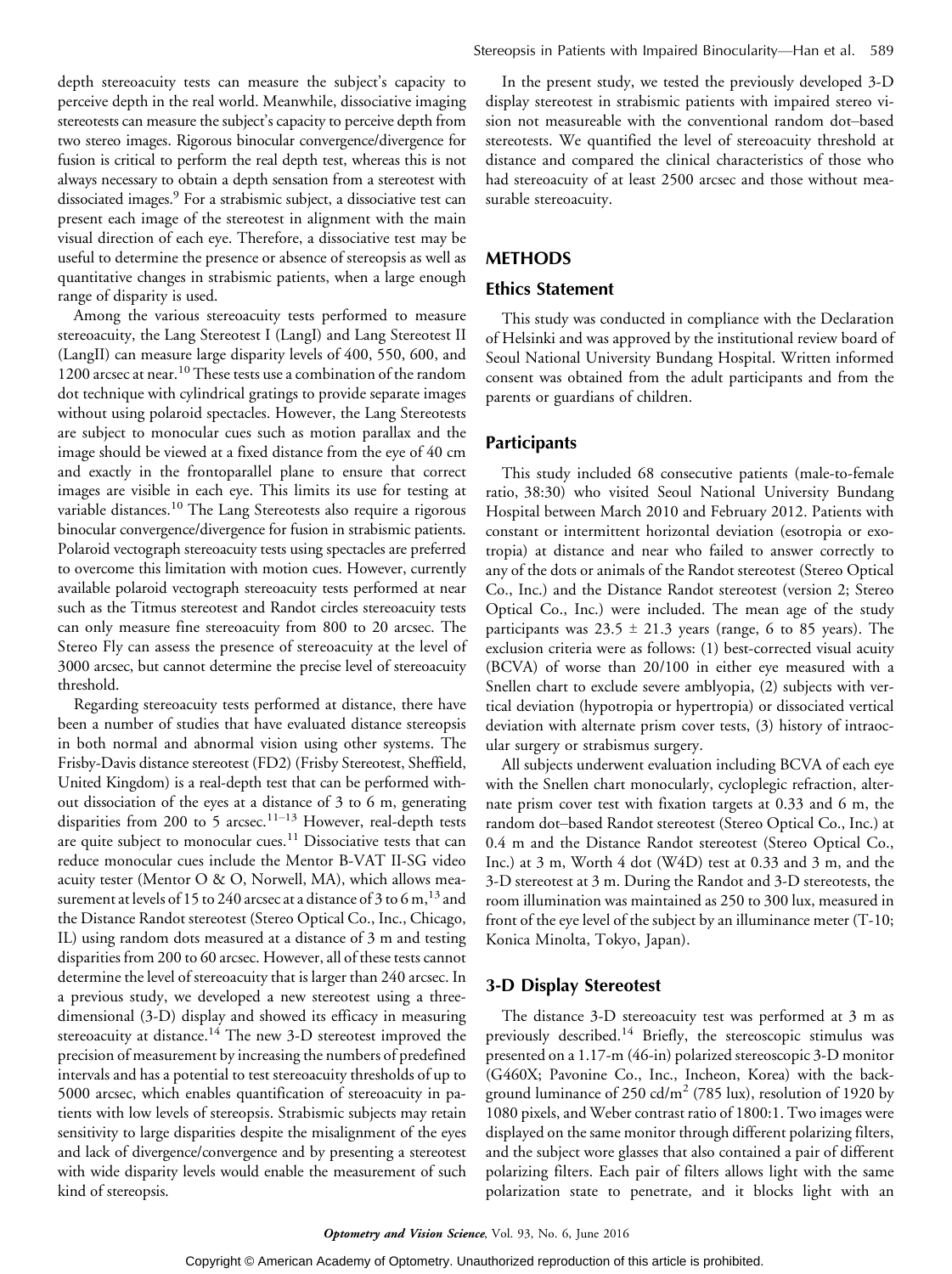| Stereoacuity,<br>arcsec | Esotropia<br>$(N = 40)$ | Exotropia<br>$(N = 28)$ | Total<br>$(N = 68)$ |
|-------------------------|-------------------------|-------------------------|---------------------|
| < 800                   | 2(5%)                   | $1(3.6\%)$              | $3(4.4\%)$          |
| 1000-1500               | $3(7.5\%)$              | $2(7.1\%)$              | $5(7.4\%)$          |
| 2000-2500               | $20(50\%)$              | 13 (46.4%)              | 33 (48.5%)          |
| Nil                     | 15 (37.5%)              | 12 (42.9%)              | 27 (39.7%)          |

Distribution of stereoacuity according to the type of strabismus

TABLE 1.

orthogonal polarization state, consequently producing different stimuli for each eye.

Four contour-based circles with a diameter of 14 cm placed at the edges of a square with a spacing of 16 cm between each circle and a wide range of crossed horizontal disparities (2500 to 20 arcsec; 19 different disparity levels as follows: 2500, 2000, 1500, 1000, 800, 600, 500, 400, 300, 200, 150, 100, 70, 60, 50, 40, 30, 25, and 20 arcsec) programmed in Visual  $C^{++}$  using Visual Studio (version 6.0; Microsoft, Inc., Seattle, WA) were generated on the 3-D monitor. The inside and outside of circles were filled with random dot textures with a pixel dot size of 2 mm at a distance of 3 m.<sup>15</sup> Although the position of the stereoscopic stimulus changed randomly among four possible locations, the subjects were instructed to answer which image they perceived stereoscopically to the instructor and the instructor pressed the correct or incorrect button according to the answer. Testing started with the largest disparity that progressively became smaller from 2500 to 20 arcsec. The testing stopped with one incorrect response, and the stereoacuity threshold was defined as the smallest disparity level at which a subject could detect a protruded circle. Each subject underwent three sets of 3-D stereoacuity tests, and if there were any repeated values among the three measurements, those were taken as the result. If there were no repeated values, the median values were taken as the result. Finally, if the test was passed binocularly, each eye was patched alternately and the test was repeated monocularly, restarting at the largest level of disparity.<sup>11</sup> If the same level of stereoacuity passed binocularly was also passed monocularly, the distance stereoacuity was recorded as ''nil.''

#### Statistical Analyses

SPSS for Windows (version 18.0; SPSS Inc., Chicago, IL) was used for statistical analyses. Continuous values were expressed as mean  $\pm$  standard deviation. Between the patients who had stereoacuity of at least 2500 arcsec (group S) and those with no stereoacuity (group N), parameters including age, sex, BCVA, spherical equivalent refractive error (SEQ) in diopters, W4D test results, types of deviation, and deviation angle were compared using  $\chi^2$  test, Student t-test, and Mann-Whitney U test, as appropriate.

## RESULTS

Of the 68 study subjects, 40 patients had esotropia with a mean deviation of  $19.0 \pm 9.2$  PD (range, 8 to 45 PD) and 28 patients had exotropia with a mean deviation of  $28.7 \pm 12.9$  PD (range, 8 to 60 PD). The angle of deviation was significantly larger in patients with exotropia ( $p = 0.001$ ). The mean LogMAR BCVA

of the better eye was  $0.14 \pm 0.22$  (range,  $-0.18$  to 0.70), and the mean LogMAR BCVA of the worse eye was  $0.25 \pm 0.24$ (range,  $-0.18$  to 0.70). Forty-five patients (66.2%) had mildto-moderate amblyopia, and the rest had normal visual acuity. The mean SEQ of both eyes was  $0.03 \pm 2.32D$  (range,  $-10.50$ ) to  $+6.00D$ ).

The distributions of stereoacuity determined with the 3-D stereotest according to the presence of amblyopia and type of strabismus are summarized in Tables 1 and 2, respectively. In patients with esotropia, 25 (62.5%) of 40 patients had stereoacuity of 2500 arcsec or better and 17 (42.5%) of them had stereoacuity of 2000 arcsec or better. In subjects with exotropia, 16 (57.1%) of 28 patients showed stereoacuity of 2500 arcsec or better, and 9 (32.1%) of them had stereoacuity of 2000 arcsec or better. However, only two (5.0%) patients with esotropia and one (3.6%) patient with exotropia showed stereoacuity of 800 arcsec or better. In patients with amblyopia, 24 (53.3%) of 45 patients had stereoacuity of 2500 arcsec or better and 13 (28.9%) of them had stereoacuity of 2000 arcsec or better. In subjects without amblyopia, 17 (73.9%) of 23 patients showed stereoacuity of 2500 arcsec or better and 13 (56.5%) of them had stereoacuity of 2000 arcsec or better. However, only one (2.2%) patient with amblyopia and two (8.7%) patients without amblyopia showed stereoacuity of 800 arcsec or better. Among the 27 patients with nil stereoacuity, six patients (22.2%) achieved the same score with the monocular test and were scored as nil.

Between the patients who had stereoacuity of at least 2500 arcsec (group S) and those with no stereoacuity (group N), there was a significant difference in age between the two groups (19.3  $\pm$ 16.9 vs.  $31.5 \pm 26.4$  years old in groups S and N, respectively, p = 0.040). There was no significant difference in BCVA of the better eye, BCVA of the worse eye, presence of amblyopia, SEQ, deviation angle in either esotropia or exotropia, sex, types of deviation, or distance W4D test results (Table 3).

#### **DISCUSSION**

We have previously introduced a distance stereotest using 3-D display and contour-based circles constructed by random dots and reported its validity and reliability in normal subjects.<sup>14</sup> However, the efficacy of the stereotest in measuring stereopsis of 250 arcsec or worse was not thoroughly evaluated in the prior study because only normal subjects with good stereopsis were included.<sup>14</sup> Based on the findings that the measurable range of stereoacuity with the 3-D stereotest was between 2500 and 20 arcsec,<sup>14</sup> we attempted to measure stereoacuity in patients with strabismus

#### TABLE 2.

Distribution of stereoacuity according to the presence of amblyopia

| Stereoacuity,<br>arcsec | Amblyopia<br>$(N = 45)$ | No amblyopia<br>$(N = 23)$ | Total<br>$(N = 68)$ |
|-------------------------|-------------------------|----------------------------|---------------------|
| < 800                   | $1(2.2\%)$              | $2(8.7\%)$                 | $3(4.4\%)$          |
| 1000-1500               | $3(6.7\%)$              | $2(8.7\%)$                 | $5(7.4\%)$          |
| 2000-2500               | $20(44.4\%)$            | $13(56.5\%)$               | 33 (48.5%)          |
| Nil                     | 21 (46.7%)              | $6(26.1\%)$                | 27 (39.7%)          |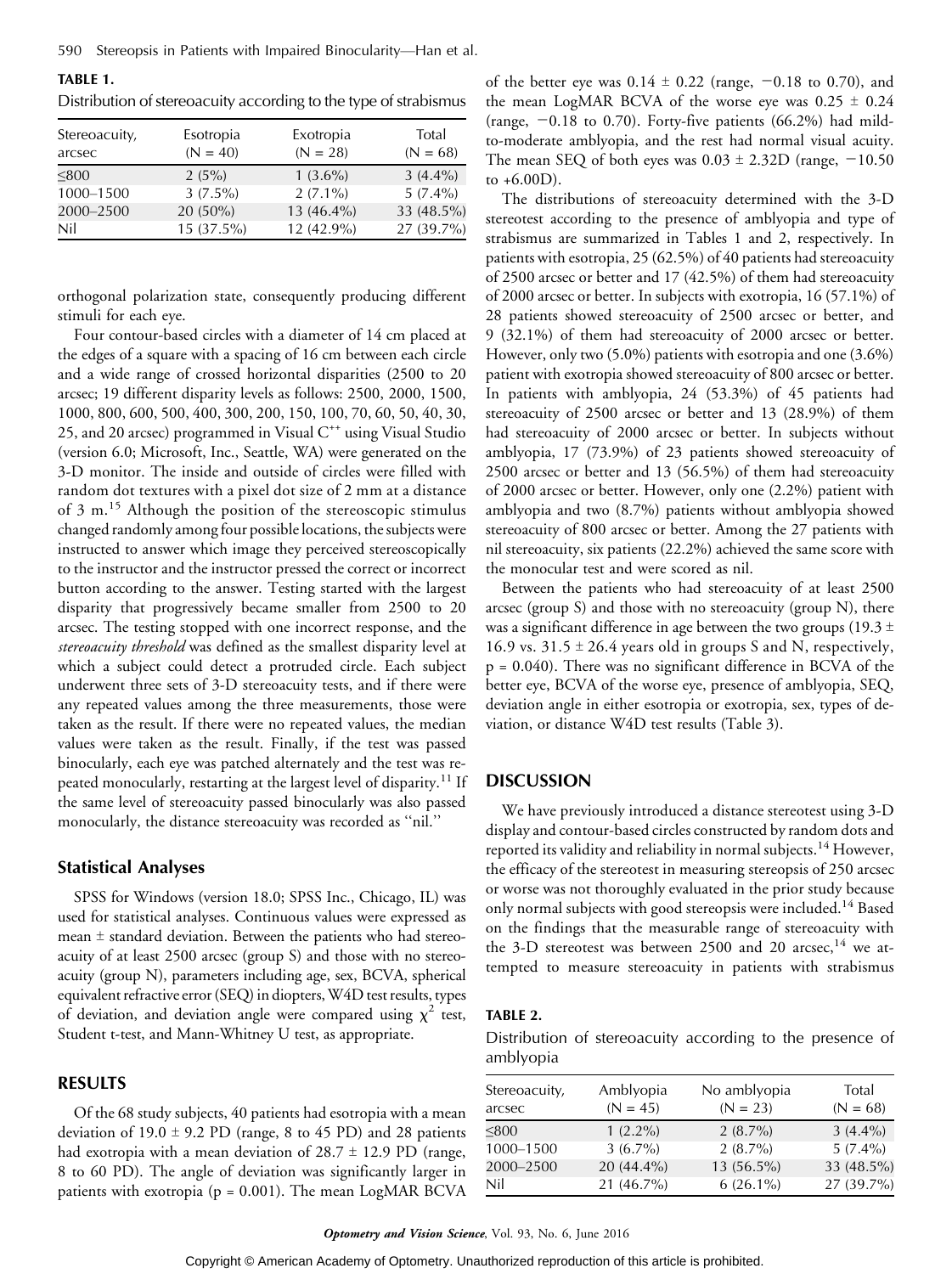# TABLE 3.

Comparison of parameters between stereoscopic group (groups S) and nonstereoscopic group (group N)

| Parameters                                     | Group $S(N = 41)$        | Group N ( $N = 27$ )     | p              |
|------------------------------------------------|--------------------------|--------------------------|----------------|
| BCVA of better eye, LogMAR                     | $0.10 \pm 0.19$          | $0.19 \pm 0.25$          | $0.119\dagger$ |
| BCVA of worse eye, LogMAR                      | $0.23 \pm 0.24$          | $0.27 \pm 0.24$          | $0.453\dagger$ |
| Amblyopia                                      | $24(58.5\%)$             | $21(77.7\%)$             | 0.101§         |
| Spherical equivalent, D                        | $-0.19 \pm 2.10$         | $0.48 \pm 2.51$          | $0.257\dagger$ |
| Age, yr                                        | $19.3 \pm 16.9$          | $31.5 \pm 26.4$          | $0.040\dagger$ |
| Deviation angle, PD                            |                          |                          |                |
| Esotropia                                      | $17.2 \pm 7.1$ (N = 25)  | $22.0 \pm 11.6$ (N = 15) | 0.2551         |
| Exotropia                                      | $26.4 \pm 11.9$ (N = 16) | $31.8 \pm 14.0$ (N = 12) | 0.361          |
| Sex ratio (male/female)                        | 25:16                    | 13:14                    | 0.297§         |
| Type of deviation (esotropia/exotropia)        | 25:16                    | 15:12                    | 0.657§         |
| Worth 4 dot test (suppression/fusion/diplopia) | 13:9:19                  | 13:4:10                  | 0.384§         |

\*All data are expressed as mean  $\pm$  SD.

‡Mann-Whitney U test.

whose stereoacuity was not measurable with the near and distance Randot stereotests using a distance random dot test with reduced monocular cues.<sup>16</sup>

In this study, the 3-D stereoacuity test showed that approximately 60% of patients with no measurable stereoacuity with the Randot stereotests had stereoacuity of 2500 arcsec or better and only one exotrope and two estropes had stereoacuity of 800 arcsec or better. The results of this experiment show that some strabismic subjects are characterized by an extremely wide stereoscopic acuity of up to 2500 arcsec with a potential of binocular fusion, although the physiological mechanism that could explain such large stereoscopic acuity is not clear. Our prior study had demonstrated that the results of the 3-D stereoacuity test correspond well with those of the Randot stereotest in normal subjects.<sup>14</sup> These findings suggest that our 3-D stereotest has high efficacy and validity and can be a feasible option in the measurement of stereoacuity in both normal subjects and patients with impaired binocular vision. Meanwhile, although stereoacuity score categories showed a reasonable level of agreement between the Distance Randot stereotest (random dot based) and the 3-D stereotest (random dot plus  $control$ ,<sup>14</sup> some degree of stereoacuity score discrepancies are found between the circles tests and the random dot-based tests that may reflect different underlying mechanisms or confounding nonstereoscopic binocular cues in the circles test that should be considered in interpreting the results.<sup>17</sup> In this study, 60% of patients with no measurable stereopsis by the Randot stereotest could discriminate stereopsis of 2500 arcsec or better by the 3-D stereotest. This suggests that the potential for binocular fusion might be preserved, at least in part, in patients with seriously impaired stereoacuity because of strabismus in addition to the monocular cues that are used in the real world. Kitaoji and Toyama<sup>18</sup> showed that position and motion stereopsis can be preserved in patients with strabismus. Hess et al.<sup>6</sup> demonstrated that some patients with strabismic amblyopia retained residual stereoscopic function and had potential for enhanced stereopsis if the degree of interocular suppression is reduced, which they termed "latent stereopsis." Apkarian and Reits<sup>19</sup> showed evidence for sensitivity to large (3000 arcsec) disparities in patients with

albinism who also had strabismus. Giaschi et al.<sup>7</sup> also suggested that stereopsis may be spared in children lacking fine stereopsis because of early visual deprivation. Another study revealed that a patient with strabismic amblyopia had intact mechanisms for binocular fusion of contrast.<sup>5</sup> Watanabe et al.<sup>20</sup> also demonstrated that motion-in-depth perception was present in more than 25% of the strabismic patients without fine static stereopsis. Several studies revealed that significant improvement in stereoacuity was found after successful strabismus surgery in adults with long-standing constant strabismus, and even achievement of fine stereopsis of 60 arcsec or better was not uncommon.<sup>21-24</sup> Lal and Holmes<sup>22</sup> showed that 67% of patients with no preoperative fusion regained measurable stereoacuity after strabismus surgery. Fawcett et al.<sup>25</sup> also reported that 95.6% of patients with acquired constant strabismus attained some recovery of stereopsis after successful strabismus surgery, and poor or no measurable preoperative stereopsis did not preclude the development of good postoperative stereopsis. These findings suggest that a potential for binocular fusion and stereoscopic performance might be preserved in patients with severely impaired stereopsis that is unmeasurable with conventional stereotests, which is consistent with our assumption.

Our results suggest that preservation of stereopsis of 2500 arcsec or better may be associated with a younger age. It is possibly because potential binocular fusional ability gradually diminishes with increasing age and longer duration of strabismus. Fawcett et al.<sup>25</sup> reported that a longer duration of strabismus was significantly associated with poorer stereoacuity outcome after strabismus surgery, which supports our assumption. They also suggested that no patient recovered binocular fusion after a period of constant strabismus of 12 months or longer, although the critical interval of susceptibility for restoration of stereopsis in adults may extend past 3 months.<sup>25</sup> However, our statistical analyses did not include a correction for making multiple comparisons within the same data set. Therefore, we believe that further studies with a larger population are needed to evaluate the influence of age on preservation of stereopsis in strabismic patients.

In this study, the deviation angle tended to be smaller in group S in both patients with esotropia and those with exotropia, but

<sup>†</sup>Student's t-test.

 $\S\chi^2$  test.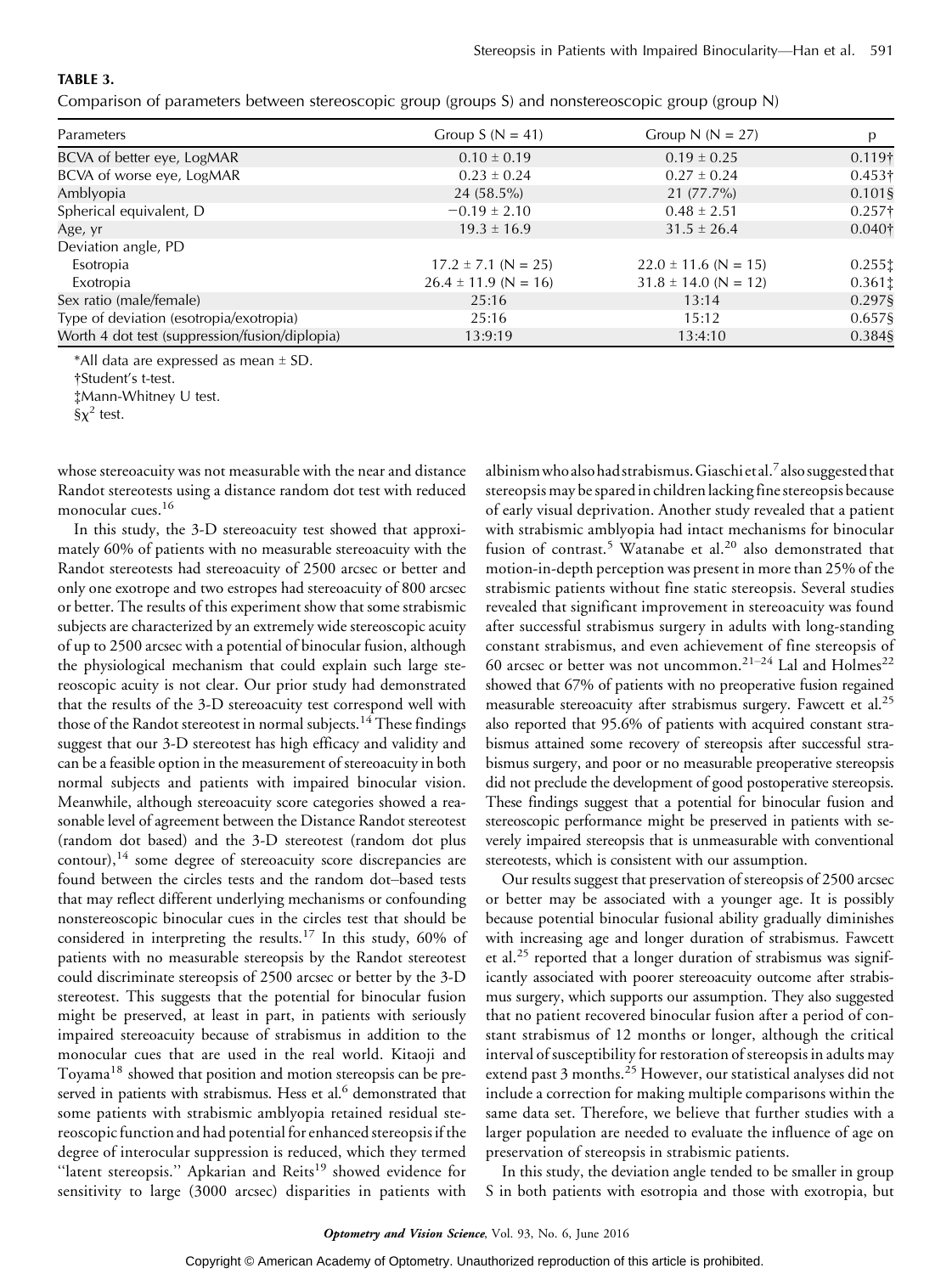the difference was not statistically significant. Although rigorous binocular vergence is critical to perform the real depth test, this is not always necessary to obtain a depth sensation from a stereotest with dissociated images. For a strabismic subject, we could present each image of the stereotest to each eye without compensation for the angle of strabismus. In our study, we compensated the lack of vergence in strabismic subjects by presenting a stereo-imaging test with a wide disparity to induce binocular fusion. Fawcett et al.<sup>25</sup> showed that postsurgical orthotropia supports better stereoacuity than a larger residual deviation of 5 PD or more. Maeda et al.<sup>26</sup> reported that ocular alignment within 10 to 15 PD is an important factor in obtaining binocular motion in depth perception. Watanabe et al.<sup>20</sup> showed that ocular alignment within 20 PD is important to achieve stereo-motion perception. Our results are in disaccord with those studies possibly because (1) most of the patients in our study had horizontal deviation of 20 PD or more, which caused substantial impairment in stereopsis and made the comparison difficult, and the (2) sample sizes in both esotropic and exotropic groups were small. We believe that further studies with a larger study population would be warranted.

The present study has limitations as follows. (1) The test was conducted only at 3 m, and the efficacy of the 3-D stereotest in measuring near stereoacuity was not evaluated.<sup>14</sup> (2) Self-emitting 3-D monitor may influence pupil size, retinal illuminance, and contrast sensitivity, which are factors that can affect the level of stereopsis.<sup>14,27,28</sup> (3) One may argue that monocular cues were not completely excluded conceivably because of contour-based circles and differences in the densities of the random dots inside and outside of the circles.<sup>14</sup> Monocular cues are present in the large disparity levels of the contour-based circle stereotest.<sup>14</sup> Fawcett<sup>17</sup> reported that monocular cues are present in the large disparity level of 140 to 200 arcsec or worse in contour-based stereotests like Titmus or Randot circles tests. However, in our study, the monocular cue test was performed with either eye after wearing polarizing filter glasses to completely eliminate the possibility.<sup>11</sup>

In conclusion, this study suggests that stereoacuity resulting from binocular fusion may be present in strabismic patients who are unmeasurable with conventional stereotests. Our 3-D stereotest can be useful in the determination of such stereoacuity in these patients.

# ACKNOWLEDGMENTS

Sang Beom Han and Hee Kyung Yang should be considered equivalent first authors.

Received August 3, 2015; accepted November 19, 2015.

# REFERENCES

- 1. Chang YH, Lee JB, Kim NS, Lee DW, Chang JH, Han SH. The effects of interocular differences in retinal illuminance on vision and binocularity. Graefes Arch Clin Exp Ophthalmol 2006; 244:1083-8.
- 2. Kaye SB, Siddiqui A, Ward A, Noonan C, Fisher AC, Green JR, Brown MC, Wareing PA, Watt P. Monocular and binocular depth discrimination thresholds. Optom Vis Sci 1999;76:770-82.
- 3. Schor CM, Flom MC. The relative value of stereopsis as a function of viewing distance. Am J Optom Arch Am Acad Optom 1969; 46:805-9.
- 4. Ooi TL, He ZJ. Space perception of strabismic observers in the real world environment. Invest Ophthalmol Vis Sci 2015;56:  $1761 - 8.$
- 5. Baker DH, Meese TS, Mansouri B, Hess RF. Binocular summation of contrast remains intact in strabismic amblyopia. Invest Ophthalmol Vis Sci 2007;48:5332-8.
- 6. Hess RF, Mansouri B, Thompson B, Gheorghiu E. Latent stereopsis for motion in depth in strabismic amblyopia. Invest Ophthalmol Vis Sci 2009;50:5006-16.
- 7. Giaschi D, Lo R, Narasimhan S, Lyons C, Wilcox LM. Sparing of coarse stereopsis in stereodeficient children with a history of amblyopia. J Vis 2013;13:17.
- 8. Giaschi D, Narasimhan S, Solski A, Harrison E, Wilcox LM. On the typical development of stereopsis: fine and coarse processing. Vision Res 2013;89:65-71.
- 9. Leske DA, Birch EE, Holmes JM. Real depth vs. randot stereotests. Am J Ophthalmol 2006;142:699-701.
- 10. Lang J. A new stereotest. J Pediatr Ophthalmol Strabismus 1983;  $20:72-4$ .
- 11. Holmes JM, Fawcett SL. Testing distance stereoacuity with the Frisby-Davis 2 (FD2) test. Am J Ophthalmol 2005;139:193-5.
- 12. Hong SW, Park SC. Development of distant stereoacuity in visually normal children as measured by the Frisby-Davis distance stereotest. Br J Ophthalmol 2008;92:1186-9.
- 13. Yildirim C, Altinsoy HI, Yakut E. Distance stereoacuity norms for the mentor B-VAT II-SG video acuity tester in young children and young adults. J AAPOS 1998;2:26-32.
- 14. Kim J, Yang HK, Kim Y, Lee B, Hwang JM. Distance stereotest using a 3-dimensional monitor for adult subjects. Am J Ophthalmol 2011;151:1081-6e1.
- 15. Han SB, Yang HK, Kim J, Hong K, Lee B, Hwang JM. New stereoacuity test using a 3-dimensional display system in children. PLoS One 2015;10:e0116626.
- 16. Fawcett SL, Birch EE. Risk factors for abnormal binocular vision after successful alignment of accommodative esotropia. J AAPOS 2003;7:256-62.
- 17. Fawcett SL. An evaluation of the agreement between contour-based circles and random dot-based near stereoacuity tests. J AAPOS 2005;9:572-8.
- 18. Kitaoji H, Toyama K. Preservation of position and motion stereopsis in strabismic subjects. Invest Ophthalmol Vis Sci 1987;28:  $1260 - 7$ .
- 19. Apkarian P, Reits D. Global stereopsis in human albinos. Vision Res 1989;29:1359-70.
- 20. Watanabe Y, Kezuka T, Harasawa K, Usui M, Yaguchi H, Shioiri S. A new method for assessing motion-in-depth perception in strabismic patients. Br J Ophthalmol 2008;92:47-50.
- 21. Kushner BJ, Morton GV. Postoperative binocularity in adults with longstanding strabismus. Ophthalmology 1992;99:316-9.
- 22. Lal G, Holmes JM. Postoperative stereoacuity following realignment for chronic acquired strabismus in adults. J AAPOS 2002;  $6:233 - 7$ .
- 23. Umazume F, Ohtsuki H, Hasebe S. Predictors of postoperative binocularity in adult strabismus. Jpn J Ophthalmol 1997;41:414-21.
- 24. Ball A, Drummond GT, Pearce WG. Unexpected stereoacuity following surgical correction of long-standing horizontal strabismus. Can J Ophthalmol 1993;28:217-20.